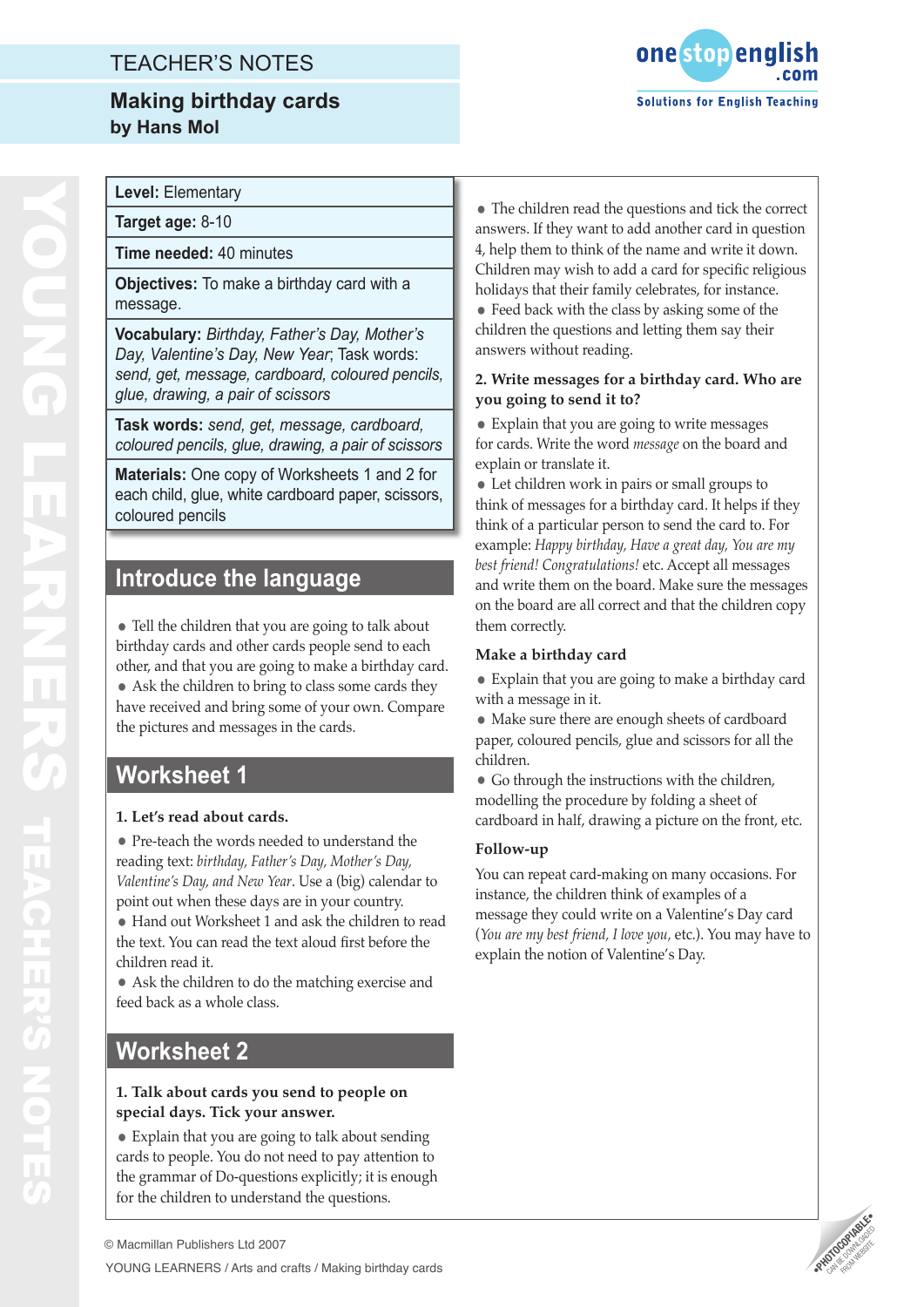## WORKSHFFT 1

**Making birthday cards by Hans Mol**



# **1. Let's read about cards. 2. Match the cards to the messages. Draw lines.** a) You are the best, mum! New Year's card b) I love you, dad! Birthday card c) You are my best friend! Mother's Day card d) Happy New Year! Some Valentine's card e) You are 10 today! Hooray! The state of the Father's Day card Getting cards is fun! Do your friends send you a card when it is your birthday? Do you send your friends a card? You can send birthday cards. You can give your mum a card for Mother's Day. You can give your dad a card for Father's Day. You can send your friends a card and say Happy New Year! You can send your best friend a card for Valentine's Day.